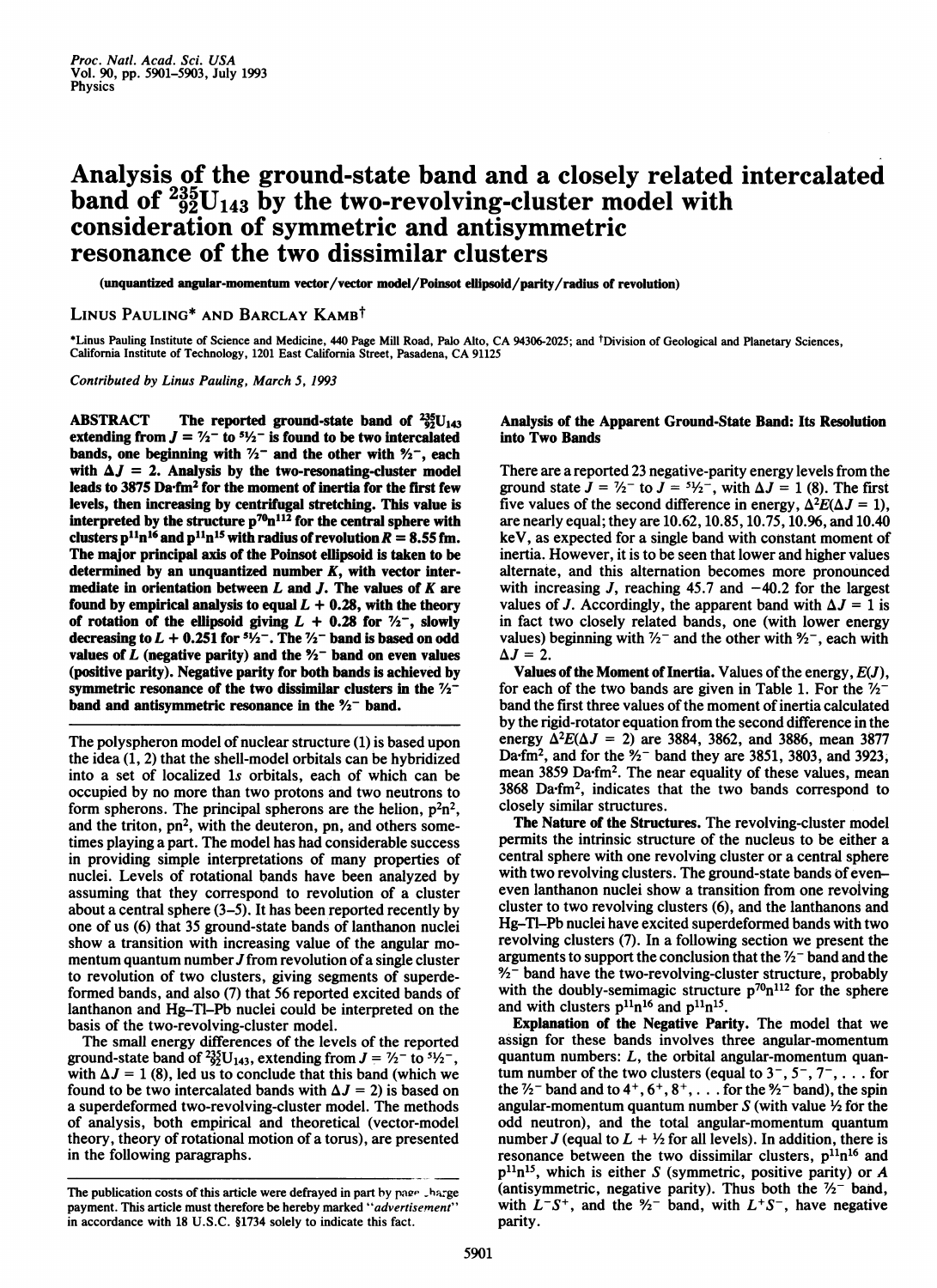Table 1. Comparison of energy values of the levels of the  $\frac{7}{2}$ and  $\frac{9}{2}$ - band of  $\frac{235}{92}$ U<sub>143</sub> calculated here with those of ref. 8

| $J^*$         | $E(J)^{\dagger}$      | $I(E)^{\ddagger}$ | $I(\Delta E)^{\S}$ | $J^*$    | $E(J)^{\dagger}$ | $I(E)^{\ddagger}$ | $I(\Delta E)^{\S}$ |
|---------------|-----------------------|-------------------|--------------------|----------|------------------|-------------------|--------------------|
| $\frac{7}{2}$ |                       |                   |                    |          |                  |                   |                    |
|               |                       |                   | 3878               | %−       | 46.204           |                   |                    |
| 11/2          | 103.032               | 3878              |                    |          |                  |                   | 3881               |
|               |                       |                   | 3880               | 13/2     | 170.705          | 3881              |                    |
| 15/2<br>19/2  | 249.130               | 3879              |                    |          |                  |                   | 3873               |
|               | 438.5                 | 3878              | 3876               | 17/2     | 338.52           | 3878              | 3856               |
|               |                       |                   | 3878               | $21/2-$  | 550.4            | 3870              |                    |
| 23/2          | 670.9                 | 3878              |                    |          |                  |                   | 3870               |
|               |                       |                   | 3901               | 25/2     | 804.9            | 3870              |                    |
| $27/2-$       | 944.8                 | 3884              |                    |          |                  |                   | 3899               |
|               |                       |                   | 3948               | $29/2 -$ | 1100.4           | 3878              |                    |
|               | $31/2 - 1257.8$       | 3900              |                    |          |                  |                   | 3956               |
|               |                       |                   | 4031               | 33/2     | 1433.9           | 3897              |                    |
|               | $35/2 - 1605.8$       | 3929              | 4123               | 37/2     | 1802.1           | 3926              | 4037               |
|               | $3\frac{3}{2}$ 1986.6 | 3966              |                    |          |                  |                   | 4143               |
|               |                       |                   | 4235               | $41/2 -$ | 2201.2           | 3966              |                    |
|               | $43/2 - 2395.8$       | 4014              |                    |          |                  |                   | 4273               |
|               |                       |                   | 4390               | 45/2     | 2527.3           | 4017              |                    |
|               | $4\frac{1}{2}$ 2829.6 | 4071              |                    |          |                  |                   | 4415               |
|               |                       |                   | 4543               | $49/2 -$ | 3077.6           | 4076              |                    |
|               | $5\frac{1}{2}$ 3285.6 | 4137              |                    |          |                  |                   |                    |

Values of the energy of the levels of the  $\frac{1}{2}$ -band and the  $\frac{1}{2}$ -band of  $^{235}_{92}U_{143}$  from ref. 8 are given in columns 2 and 6, and values of the moment of inertia in Da.fm<sup>2</sup>, calculated by the rigid-rotation equation, are in columns 3, 4, 7, and 8.

\*Values of L are equal to  $J - \frac{1}{2}$ .

tUnits are keV.

<sup>‡</sup>*I*(*E*), units Da<sup>-f</sup>m<sup>2</sup>, calculated as  $K(K + 1)\hbar^2/2[E(J) - E(\frac{\gamma}{2})]$  or  $K(K + 1)\hbar^2/2[E(J) - E(\frac{9}{2})]$ , with  $K = L + 0.28$  (see text).  $\frac{\delta I(\Delta E)}{\Delta E}$ , with  $\Delta E = E(J + 1) - E(J - 1)$ .

It is expected that  $S^+$  resonance is stabilizing and  $A^$ resonance is destabilizing. This model accordingly explains the fact that the  $\frac{1}{2}$  band levels lie higher than the  $\frac{1}{2}$  levels.

## Evaluation of the Moment of Inertia from  $\Delta E(\Delta J = 2)$ , the First Differences in the Energy Levels

With the two-revolving-cluster model there are several energy quantities that contribute to the total energy  $E(J)$  of the Jth state. The largest contribution is made by the revolution of the two clusters around their angular-momentum vector L. Values of this energy term can be calculated for the first few levels by the rigid-rotator equation with use of the  $I(\Delta^2 E)$ value for the moment of inertia,  $3868 \text{ Da-fm}^2$ . The next largest contribution is that of the precession of the structure about the vector J. We have analyzed the values of  $\Delta E$  to obtain an empirical treatment of the sum of these energy terms.

Let  $K$  be an angular-momentum quantum number such that the energy difference  $E(K + 1) - E(K - 1)$  is given by the rigid-rotator expression  $(2K + 1)\hbar^2/I$ , with I assumed to have the  $\Delta^2 E$  value 3868 Da·fm<sup>2</sup>. The first eight corresponding values of  $K$  (four for each of the two bands) are found to be equal to  $L + 0.28$ , with mean deviation 0.01. We have evaluated  $I(\Delta E)$  with the assumption that  $K = L + 0.28$ , with the results given in Table 1. The first four values for each band are nearly equal; the values then begin to increase because of centrifugal stretching. The means of the first four values are 3878 for the  $\frac{7}{2}$  band and 3859 for the  $\frac{9}{2}$  band.

# Evaluation of the Moment of Inertia from the Energy Levels

Experience has shown that application of the rigid-rotator equation to the difference in energy of the Jth level and the lowest level of the band leads to nearly constant values of I for the first few levels, with centrifugal stretching then being revealed by the later steady increase in these values. In calculating the values of  $I(E)$  given in Table 1, the rigid-rotor equation was used with the factor  $K(K + 1)$ , the values of K being taken as  $L + 0.28$ . For each of the two bands the first five values are nearly the same, mean 3879 for the  $\frac{7}{2}$  band and 3875 for the  $\frac{9}{2}$  band.

The weighted mean of all of the quoted values of  $I$  is 3875 Da.fm<sup>2</sup>. This value is used in the following discussion.

#### The Structure of the Clusters and the Central Sphere

The fact that the centrifugal stretching is small, as expected for small quadrupolarizability (7), shows that there are two revolving clusters. For 24 excited superdeformed bands of Hg, Tl, and Pb with central sphere  $p^{56}n^{82}$  and total nucleon number 50 to 56 for the two clusters, the values of the radius of revolution lie between 8.71 and 8.93 fm (7). The assignment of the doubly semimagic composition  $p^{70}n^{112}$  to the central sphere of the two 235U bands, total nucleon number of the clusters 53, leads to  $R = 8.55$  fm. This value and the somewhat larger values for the Hg-Tl-Pb bands show that in this region  $R$  decreases with increase in  $A$  and  $N$ , as is found for some other regions.

The two clusters may be taken to be  $p^{11}n^{16}$  and  $p^{11}n^{15}$ , which may be described as  $\alpha^{3}t^{5}$  and  $\alpha^{3}t^{4}d$ . With this description, the  $S<sup>+</sup>$  and  $A<sup>-</sup>$  character of the two bands results from the resonance of one neutron between the two clusters; that is, from pd-dp resonance.

It is expected that  $S^+$  resonance between the two clusters would lower the energy levels and  $A^-$  would raise them. The fact that the levels of the  $\frac{9}{2}$  band lie higher than the values interpolated from those of the  $\frac{7}{2}$  band thus provides some support for the proposed interpretation of the negative parity of all of the levels.

## The Nature of the Ground State and the Relation of the Revolving-Cluster Model to the Shell Model

The foregoing interpretation of the energy levels, with use of the effective orbital angular-momentum quantum number  $K$  $= L + 0.28$ , indicates that the value of L for the ground state is  $3<sup>-</sup>$  and that the orbital angular momentum corresponds to the revolution of all 53 nucleons outside of the central sphere. This interpretation differs from that of the shell model, which would assign the level  $J = \frac{1}{2}$  to a single neutron in the state  $2f\frac{7}{2}$  as the most stable level not occupied by pairs of neutrons. The relation between the shell model and the polyspheron model is such that the same argument about the quantum numbers of the normal state can be applied also to the revolving-cluster model.

#### Further Discussion of the Theory

Application of the vector model provides some further insight. In this model the vectors L, S, and J have magnitudes  $[L(L + 1)]^{1/2}$ ,  $[S(S + 1)]^{1/2}$ , and  $[J(J + 1)]^{1/2}$ . These vectors represent angular momenta. S can contribute either positively or negatively to  $L$  to give  $J$ . In our model there are two clusters revolving about a central sphere. The orientation of the plane of revolution determines the direction of the angular-momentum vector corresponding to the major principal axis of the Poinsot ellipsoid, which for our model has major axis A and two minor axes  $B = C = \frac{1}{2}A$ . We have desi<sub>i</sub> : i.d the major axis as K. It is not quantized, but L and  $J$  and  $\blacksquare$  -intized, as well as S. We assume that S does not contribute significantly to the energy, and we see no reason to distinguish between  $L$  and  $J$  in their relation to  $K$ . Ac